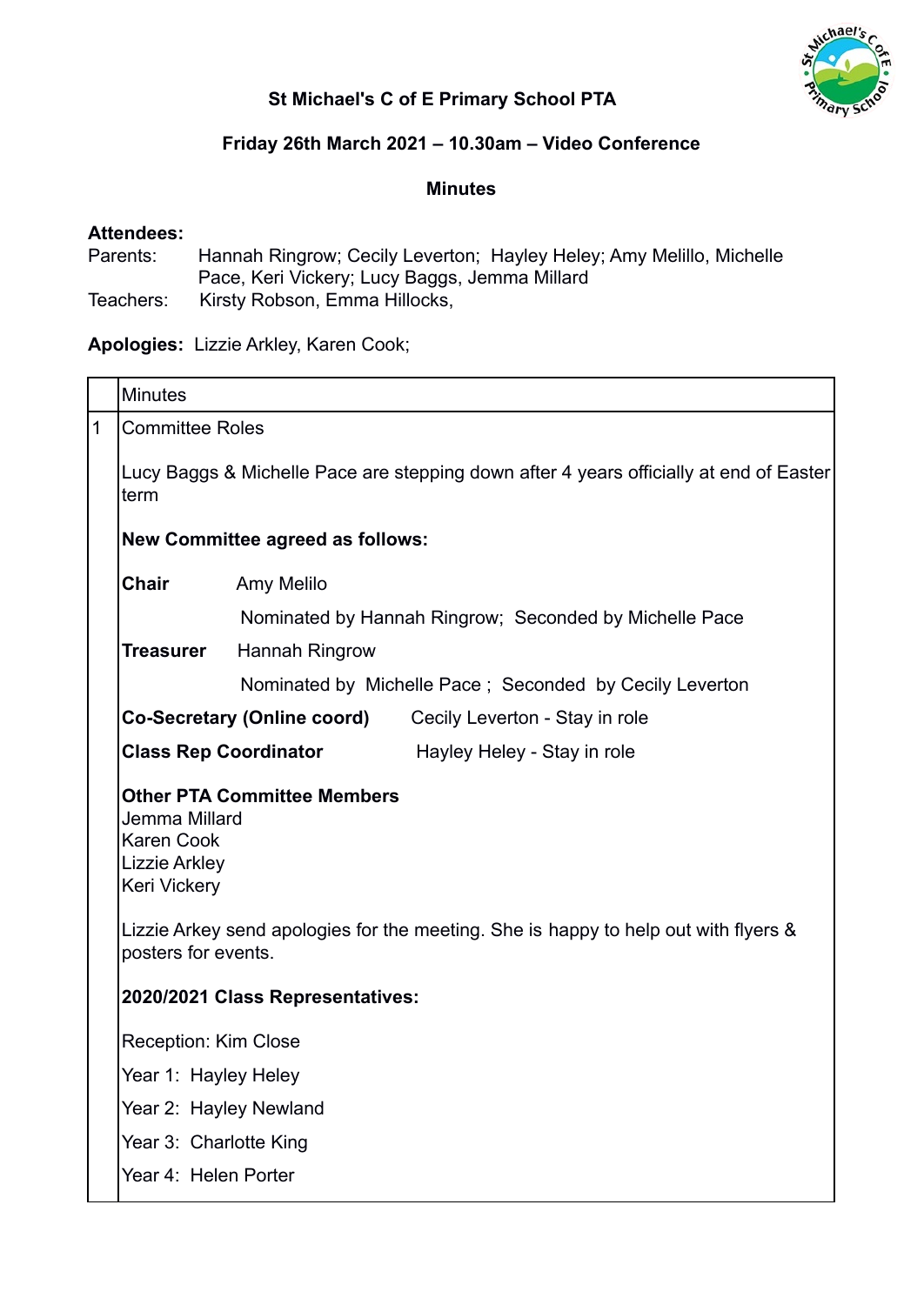Year 5: Suzi Saunders

Year 6: Heather Jones

### **School Update:**

Bubbles likely until end of school year, so need to coordinate events within these guidelines.

With Emma Hillocks going on maternity leave, Jen Waller will support meetings and updates to the school website.

### **Communication:**

We are looking to get a more coordinated communication out to the parents. Currently have sway, school website, classlist, facebook, PTA email account.

Facebook – Cecily to look at settings to allow FB messages to notify in PTS email account, so messages aren't missed.

Sway page – this provides detail of all additional fundraising activities. Cecily to send link to Emma Hillocks to add to school website.

PTA to look at a communication of details of all ways to fundraise and communicate to re-engage with parents. Improve uptake of Amazon Smile & school lottery.

Hannah & Amy to provide an update from the PTA for the school newsletter at Easter, to include new members and details of sway and upcoming ideas.

PTA to provide details for New parents meeting, paper copy for the pack & present at the meeting (virtually) – to explain what we do, how we interact, use of classlist etc.

#### **Fundraising Ideas:**

Christmas Cards – If this is to be done at school in art classes, it needs to be organised before the Oct half term - Hayley Heley to coordinate this.

Lucy to pass on tea towel & bag details. The company does other items e.g. mugs which we could look at offering

Virtual Quiz

Coin wars – After Easter before, Michelle to arrange 7 bottles. All coins accepted. To be included in newsletter

Summer fayre – Unlikely to be allowed to hold as class bubbles still in place. Propose a week of activities at school. Such as Balloons in Mrs Robson's car. Perhaps include a golden ticket in the balloons and drive car onto the field to pop them all with the